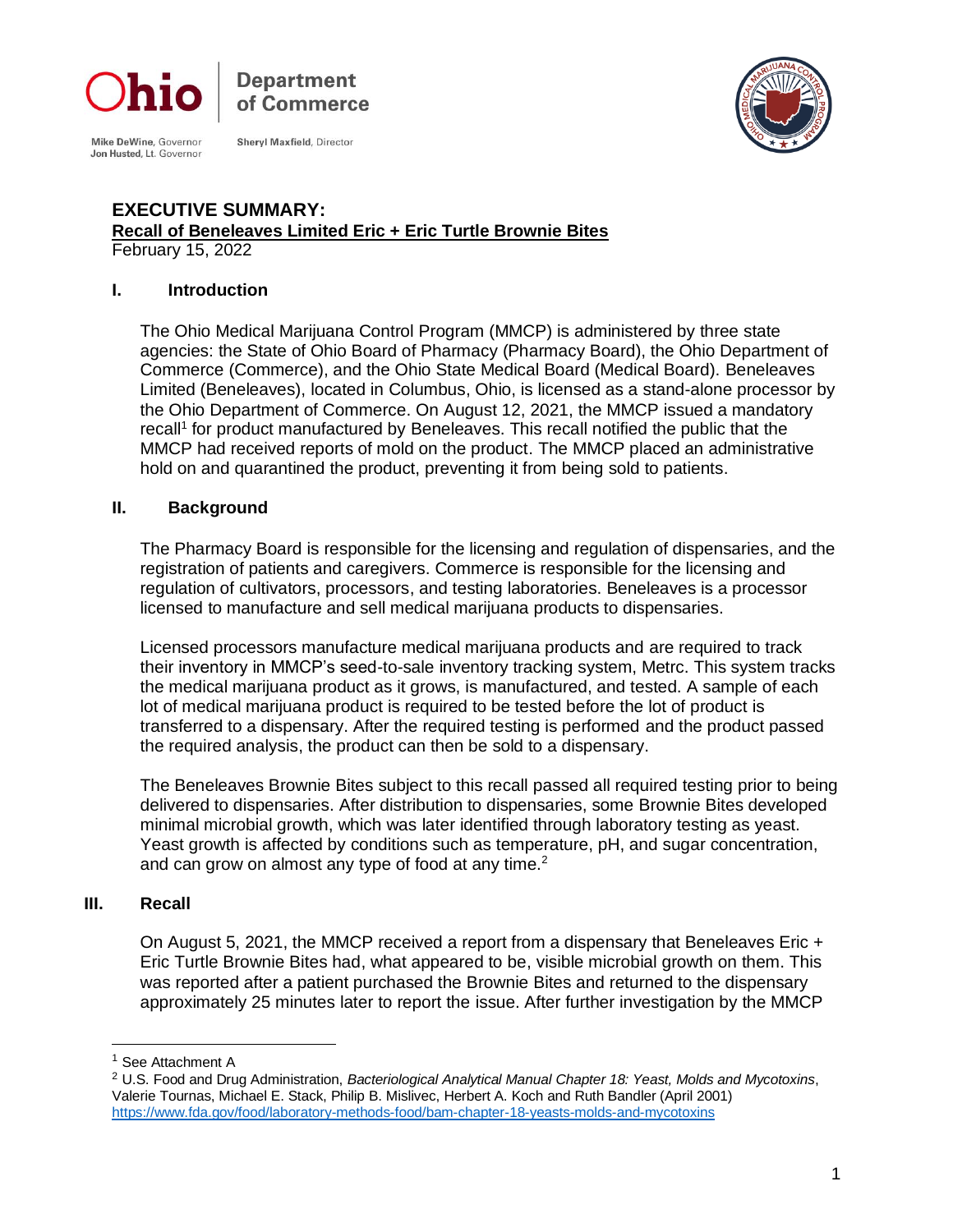and speaking with Beneleaves representatives, it was determined that the products posed a public health concern and were subject to recall.

The Department of Commerce MMCP, in coordination with the Ohio Board of Pharmacy, on August  $12<sup>th</sup>$  issued a mandatory recall on the affected products, placed an administrative hold on the products at the processor, and quarantined the products at the dispensary so they could not be sold to patients.

On September 9<sup>th</sup>, North Coast Testing Laboratory selected samples of the affected product for testing. The lab reported on October 11<sup>th</sup> that samples collected tested positive for yeast, which had grown on some of the products.

On December 2<sup>nd</sup>, Department of Commerce MMCP staff met with Beneleaves representatives and instructed them to destroy the products subject to the recall. The MMCP also authorized Beneleaves to resume the manufacture of the Turtle Brownie Bites with corrective actions and quality assurance measures in place.

## **The MMCP performed the following actions as a result of the product recall and administrative hold:**

- Identified all products located at the processor and dispensaries that were affected by the recall
- Communicated to patients that recalled products may be returned to dispensaries
- Required Beneleaves to collect all unsold products located at dispensaries
- Required Beneleaves to submit to additional laboratory testing
- Required product returned by patients to be destroyed at the return dispensary location
- Required Beneleaves to destroy any remaining product subject to the recall

## **Beneleaves Limited performed the following actions related to the product recall:**

- Cooperated with the MMCP investigation into the matter and responded to all requests from the Department
- Conducted an internal investigation of product issues
- Submitted recalled products for additional laboratory testing
- Conducted testing on packaging
- Conducted environmental testing
- Developed a corrective action plan, including future shelf-life testing and reformulation with additional antimicrobials utilized
- Shortened the shelf-life declaration for the Eric + Eric Turtle Brownie Bites
- Updated its Standard Operating Procedures (SOP)

# **IV. Recall Metrics**

#### Products Recalled

o Eric + Eric Turtle Brownie Bites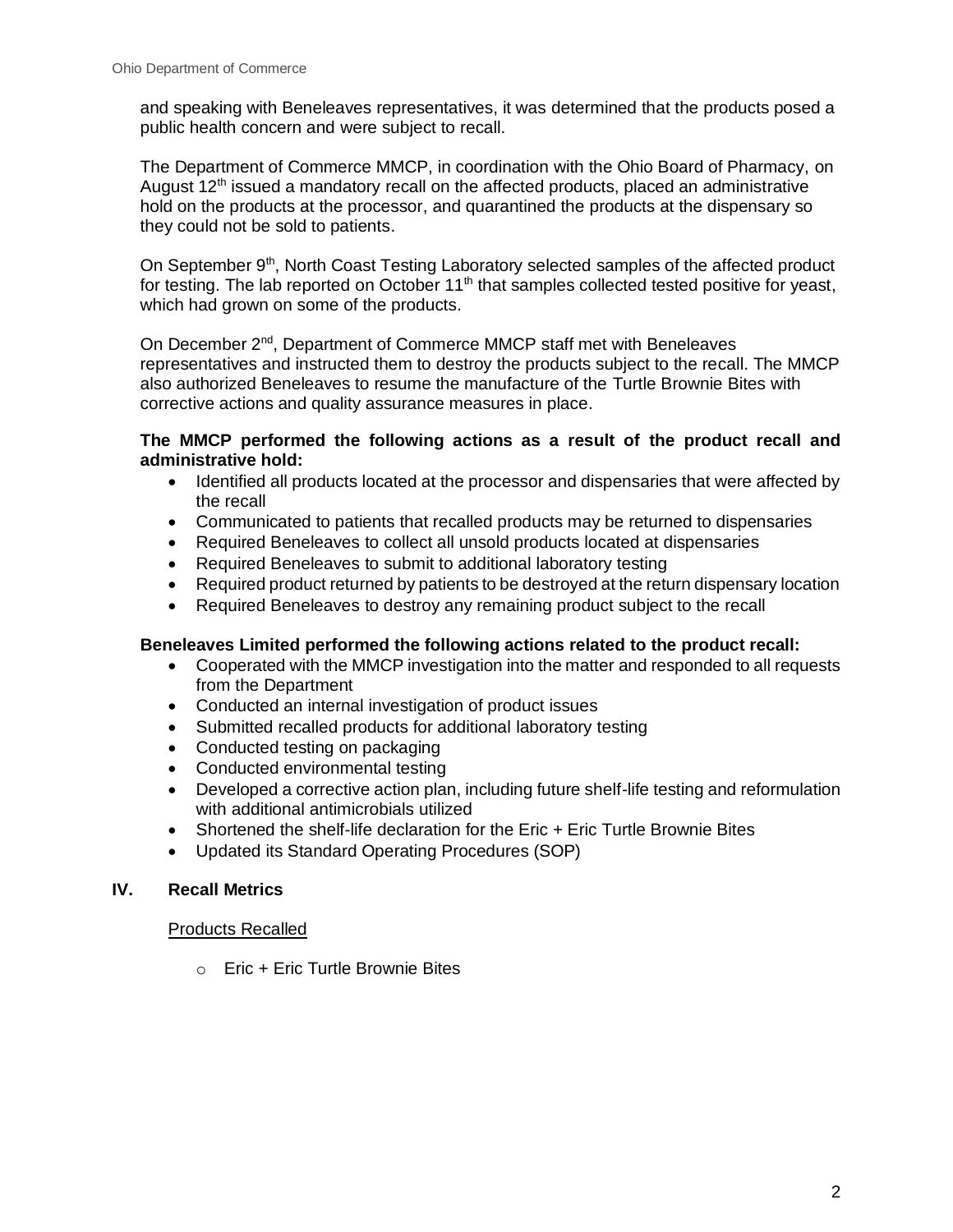## Product IDs<sup>3</sup> Recalled

- $\circ$  M00000174921: Edb Oral Admin 16.6 0 2 Eric + Eric Turtle Brownie Bites
- $\circ$  M00000196401: Edb Oral Admin 16.6 0 2 Eric + Eric Turtle Brownie Bites

#### **Product and Dispensary Metrics**

- o Retail units delivered to dispensaries: 1850
- o Number of patients that purchased product: 389
- o Number of units dispensed to patients: 602
- o Returns: 220

#### Patient Adverse Events

o No reports of adverse events were received.

#### **V. Conclusion**

The MMCP suspended sales and recalled previous sales of Beneleaves Eric + Eric Turtle Brownie Bites to investigate reports of visible mold on these products. In follow-up laboratory testing, yeast was detected on some samples of the product.

In coordination with the Department, Beneleaves submitted the products for additional testing and performed an internal investigation, including environmental and packaging testing. Additionally, Beneleaves developed a corrective action plan and updated its SOP with the intention of preventing similar product issues in the future.

<sup>&</sup>lt;sup>3</sup> All medical marijuana products must have an assigned Product ID to be accepted by a dispensary and to enable submission of dispensation data to the Ohio Automated Rx Reporting System. This applies to each medical marijuana strain and medical marijuana form and dose. The assignment of a Product ID is to ensure that only products in compliance with MMCP regulations are available to patients and their caregivers.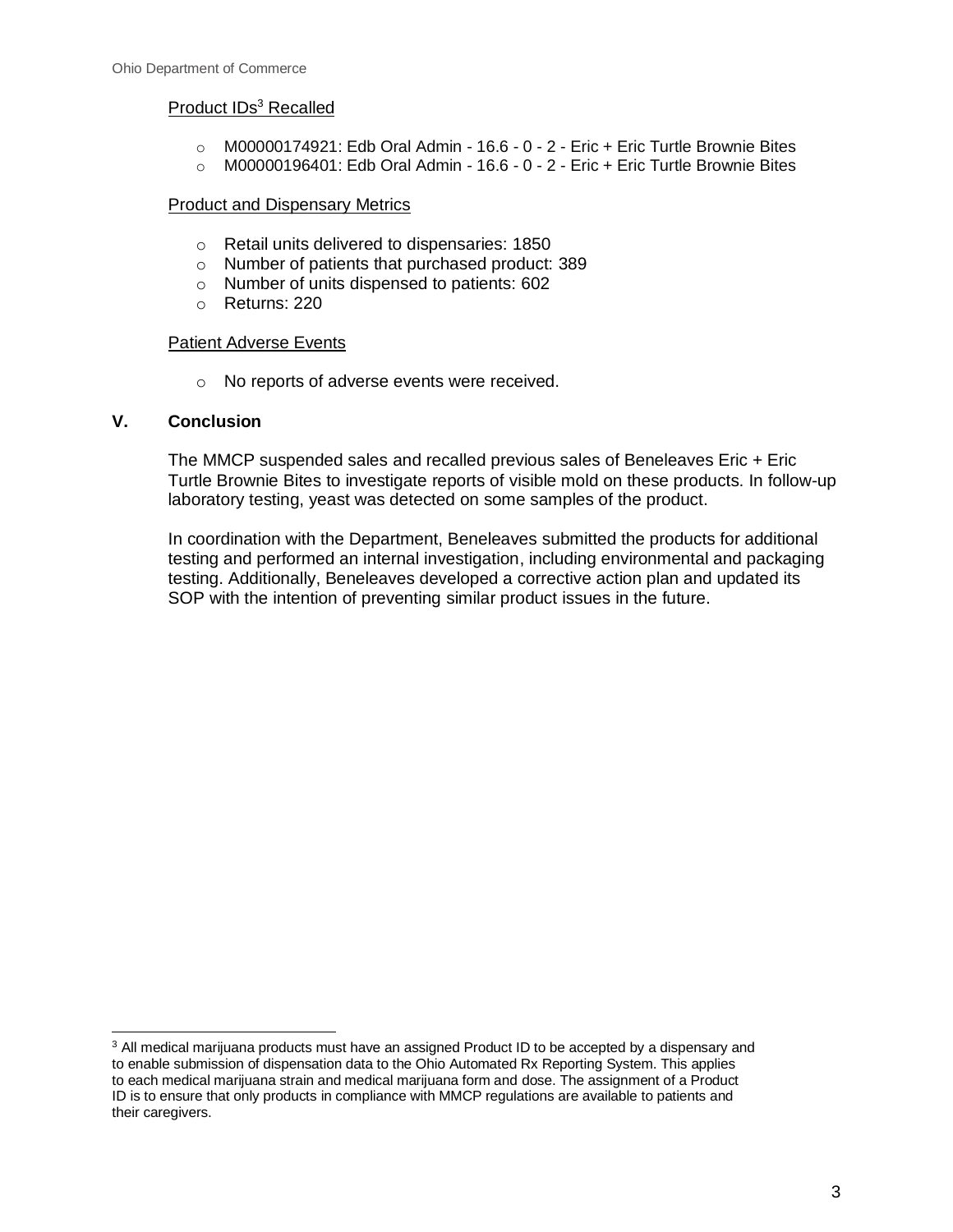# **ATTACHMENT A**